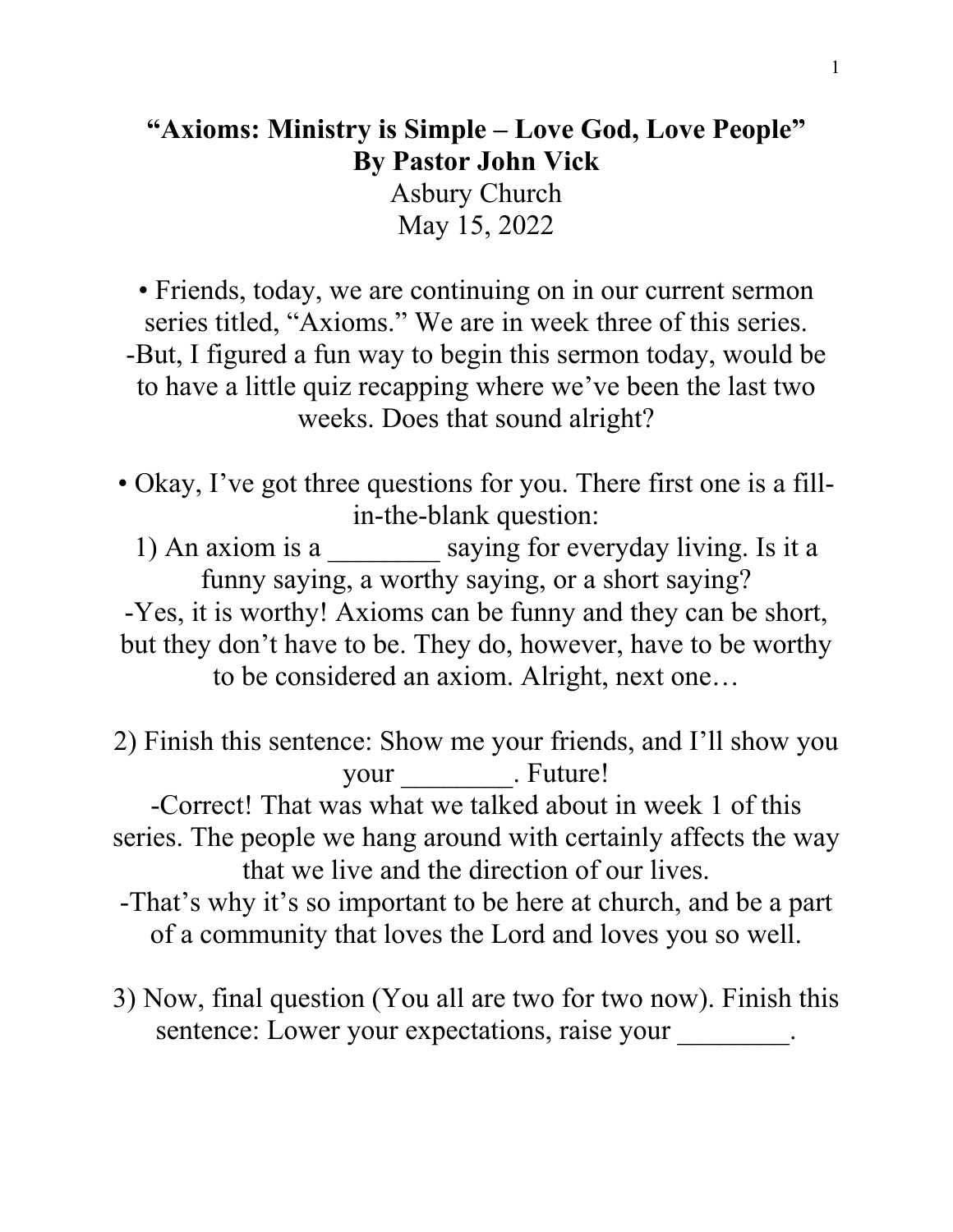Commitment! Correct. Life can be difficult. We all go through caves. But, being proactive and raising our commitments can make a tremendous difference.

-Okay, we're all caught up now on where we've been the last two weeks. Today, we're looking at a new axiom.

-And, if I'm being honest, this is my favorite of Pastor Tom's axioms. He's got over 200 of them, but this one is my favorite.

So, I'm very excited to sharing about this one today.

• The axiom for today is: "Ministry is Simple: Love God, Love People."

-This axiom is grounded in so many passages throughout the Bible. Today, though, we'll specifically be looking at Mark 12:28-34. If you have your Bibles, I invite you to flip there with me.

-There are pew Bibles beneath you if you don't have a Bible. This passage is found on page 1009 in them.

• Out of the reverence that we have for the Word of God, let's stand together and read these words out loud. -(Read Mark 12:28-34)

-28 And one of the scribes came up and heard them disputing with one another, and seeing that he answered them well, asked him, "Which commandment is the most important of all?" 29 Jesus answered, "The most important is, 'Hear, O Israel: The Lord our God, the Lord is one. 30 And you shall love the Lord your God with all your heart and with all your soul and with all your mind and with all your strength.' 31 The second is this: 'You shall love your neighbor as yourself.' There is no other commandment greater than these." 32 And the scribe said to him, "You are right, Teacher. You have truly said that he is one,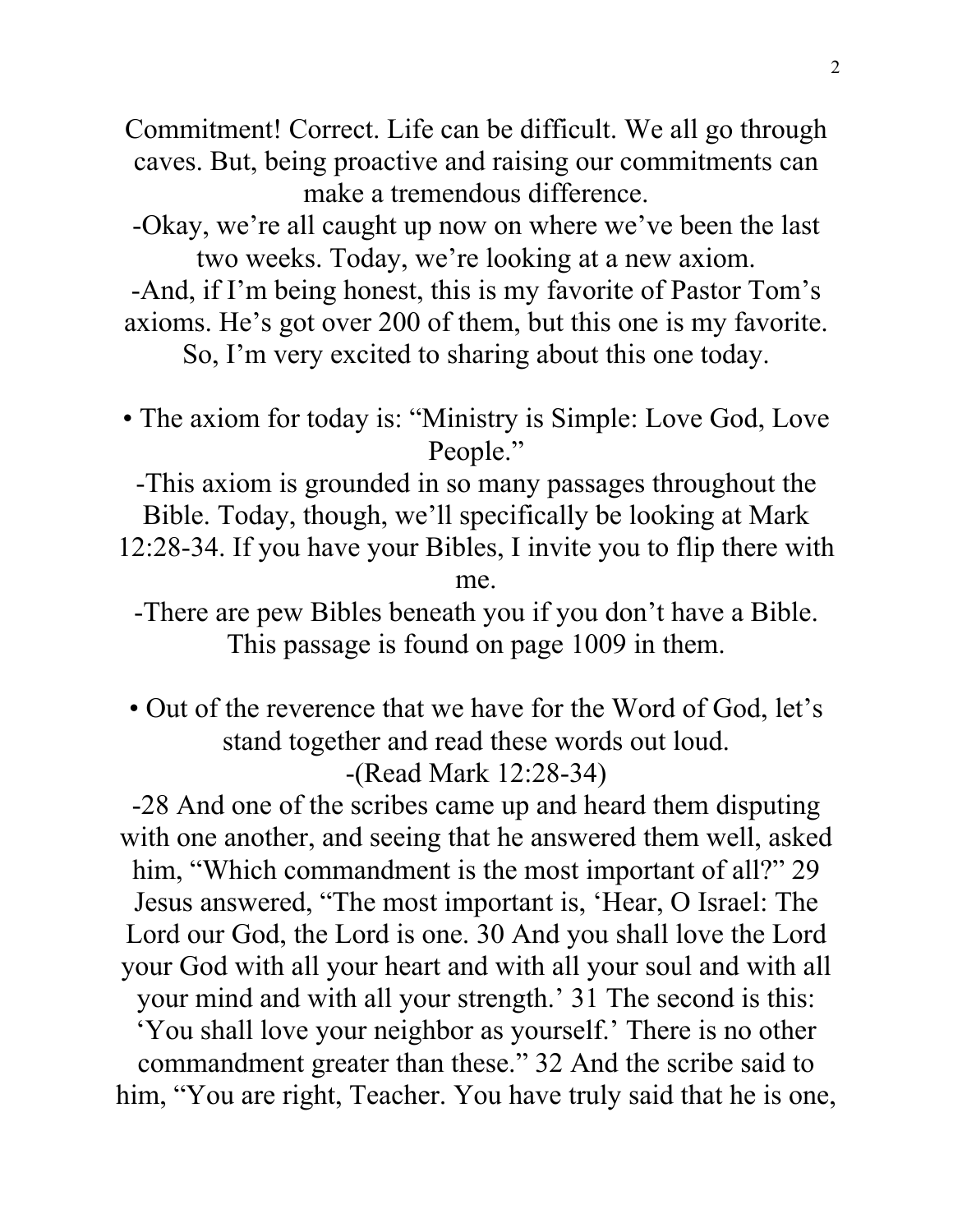and there is no other besides him. 33 And to love him with all the heart and with all the understanding and with all the strength, and to love one's neighbor as oneself, is much more than all whole burnt offerings and sacrifices." 34 And when Jesus saw that he answered wisely, he said to him, "You are not far from the kingdom of God." And after that no one dared to ask him any more questions.

-This is the Word of God for the people of God…

• Alright, this passage of Scripture begins with a question: "Which commandment is the most important of all?" -Now, that's a really good question. Let's unpack it by looking at this question's importance, inquirer, and interpretation.

- So, to begin with, it's **importance**. Why was this an important question? Why did it matter?
- -Well, this was a question that many people throughout the years leading up to Jesus asked. What commandment is first? What commandment is the most important? This DEFINITELY wasn't the first time a person asked this question.

• Even more, though, during this day, there were two schools of thought on the laws. One said that all of the laws were of equal weight and importance, while the other said that some of the laws were weightier and more important than others. -Thus, this question about the most important commandment was a loaded one, and inquiring minds wanted to know the answer.

• Now, let's talk about the **inquirer**. The questioner. Who asked Jesus this question?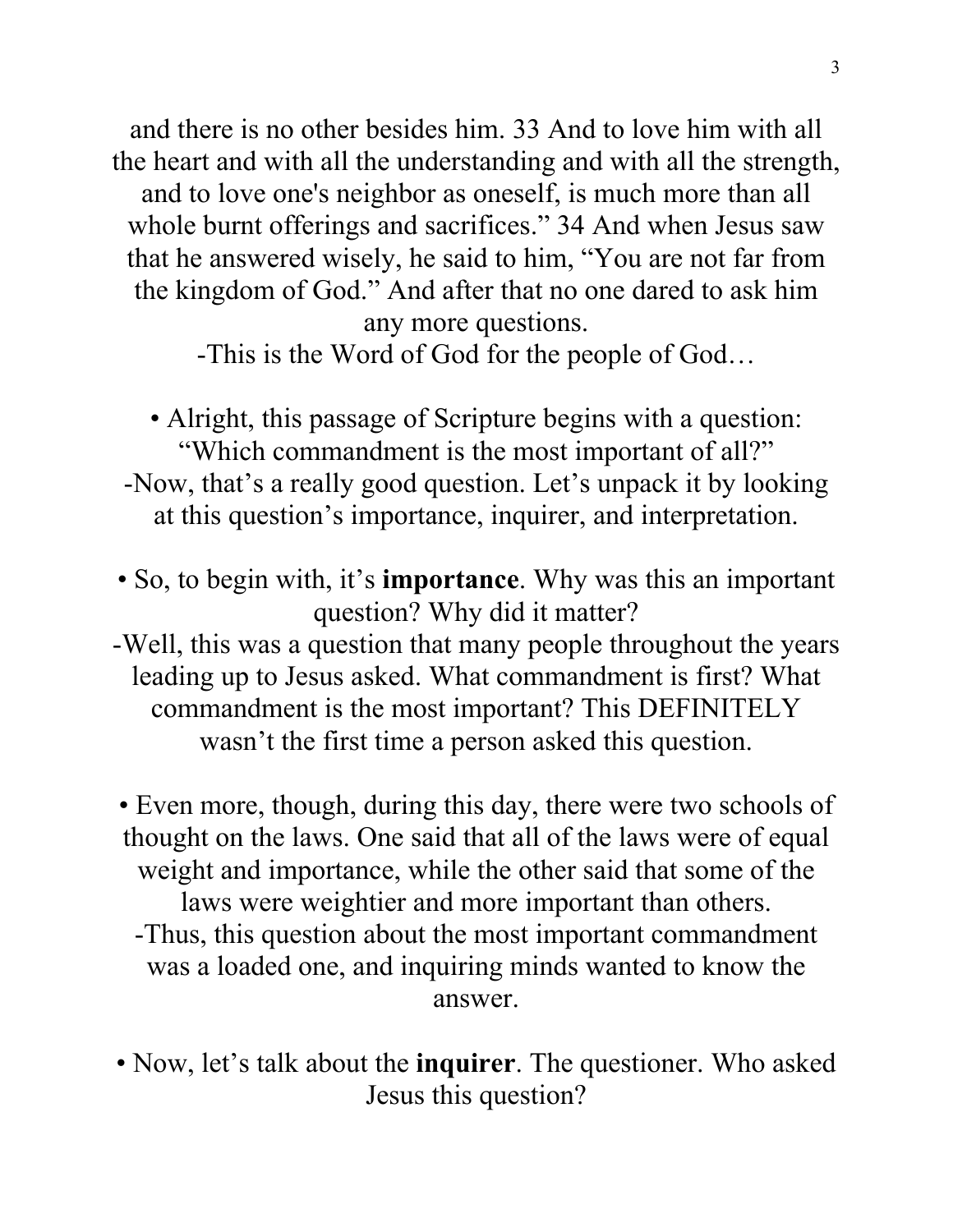- -He was a scribe! And, let me just say, it doesn't seem like this particular scribe had malicious intentions. Elsewhere in the Gospels, the religious leaders and teachers and scribes would purposely ask Jesus questions to trap and test him. But, that doesn't seem like it's the case here.
- This scribe had previously seen Jesus answer other questions well, so he wanted to ask him a question about what he was most interested in: the law.

-Because, the scribes were the EXPERTS in the law. That's what got them going in the morning. That's what they loved to talk about and discuss – the law.

-Have you ever met a person who always talks about the same thing, every time you see them? Maybe it's cars or sports or politics.

-Well, the scribes were like that with the law. Always talking about it and discussing it! And, this particular scribe jumped on the opportunity to ask Jesus a question about the law.

• And now, let's talk about the **interpretation**, and the possible interpretations, of this question.

-To put it very simply: there were a lot of possible laws and commandments Jesus could have chosen from. In fact, there were 613 in the Old Testament alone. 365 of those laws were positive, meaning they said "Do this, do that," while 248 of them were restrictive, meaning they said, "Don't do this, don't do that."

-So, to say the least, Jesus had a lot of laws he could have chosen from. 613.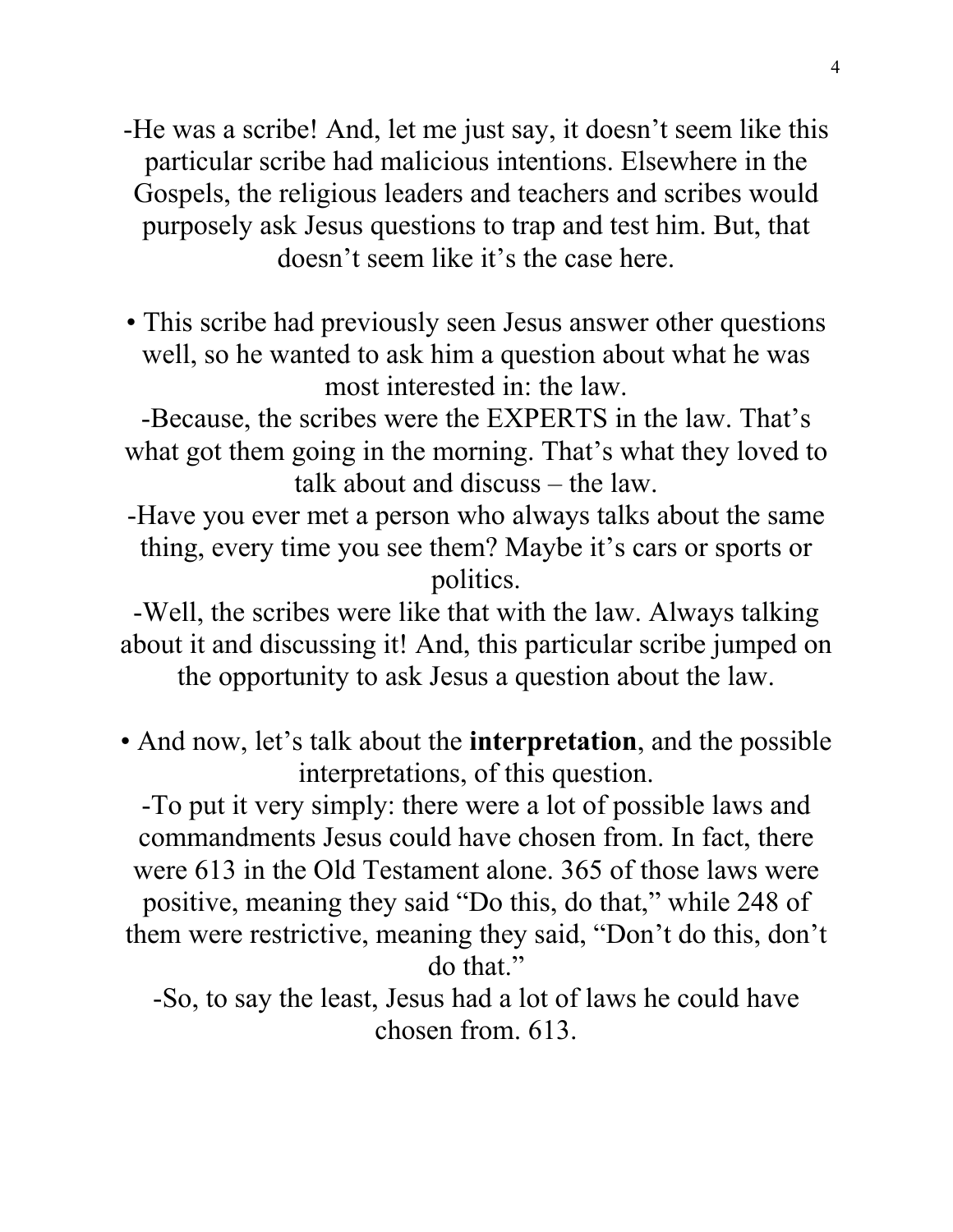• And I don't know about you, but I have trouble deciding between chocolate or vanilla ice cream. Just two options. It's even more difficult when they throw in the third option: mixed. -But here, Jesus (faced with a much greater question than what flavor of ice cream to choose) has 613 laws or commands to choose from. And, he gives his answer: Love God, love people.

• That was Jesus' response. Those are, according to him, the two greatest commandments. None top these two. -And when Jesus gave his answer, he wasn't just making it up as he went along. He wasn't pulling answers out of thin air. He wasn't doing a Michael Scott from "The Office," who said, "Sometimes I'll start a sentence, and I don't even know where it's going. I just hope I find it along the way. Like an improv conversation. An improversation." -No, Jesus knew what his answer was. He knew what his response was going to be… And it was grounded in the Scriptures. Both of his answers were from Old Testament passages.

• We read about the first commandment in Deuteronomy 6:4-9. This is a foundational passage of Scripture for people of the Jewish faith. This passage is called "The Shema," which is the passage's first word in Hebrew, meaning "Hear." -This is what this passage says:

"Hear, O Israel: The Lord our God, the Lord is one. 5 You shall love the Lord your God with all your heart and with all your soul and with all your might. 6 And these words that I command you today shall be on your heart. 7 You shall teach them diligently to your children, and shall talk of them when you sit in your house, and when you walk by the way, and when you lie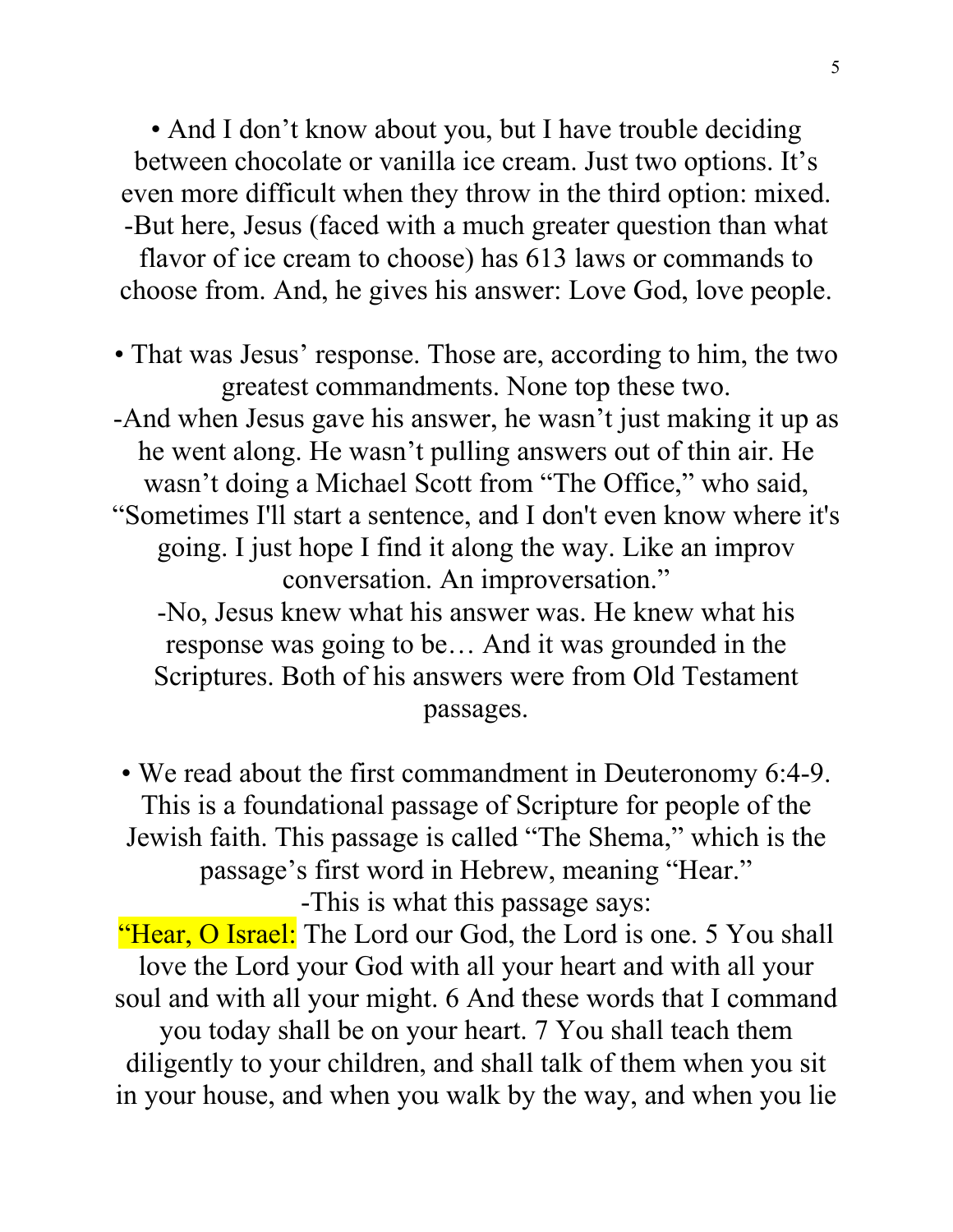down, and when you rise. 8 You shall bind them as a sign on your hand, and they shall be as frontlets between your eyes. 9 You shall write them on the doorposts of your house and on your gates." -Thus, when Jesus says that loving God is the greatest commandment, he is pointing back to this passage in

Deuteronomy 6.

• Additionally, the second greatest commandment Jesus gives (to love our neighbors as ourselves) is also found in the Old Testament. In the exciting book of Leviticus. -In chapter 19 of Leviticus, we read all of these very practical commands. Some of them include not lying, not stealing, leaving grapes in your vineyards for the poor, and so on. -And then, we read this in Leviticus 19: "You shall not take vengeance or bear a grudge against the sons of your own people, but you shall love your neighbor as yourself: I am the Lord." -Here again, we see that Jesus isn't just pulling out these answers out of thin air. Instead, Jesus is firmly, deeply rooted in the Scriptures – and his responses certainly reflect that.

• And so, let me just pause here for a second, and ask: How is your Scripture reading going? Have you been able to have consistent time in the Word of God recently?

-And, I ask that to myself as well. I don't just want to come here and talk about the Bible. I want to be immersed in the Scriptures, and let the stories found within its pages shape and guide and transform my life.

-Jesus knew his Scriptures. And, whenever he was questioned, or whenever he was tempted, or whenever people tried to oppose him even, the words of Scripture came out.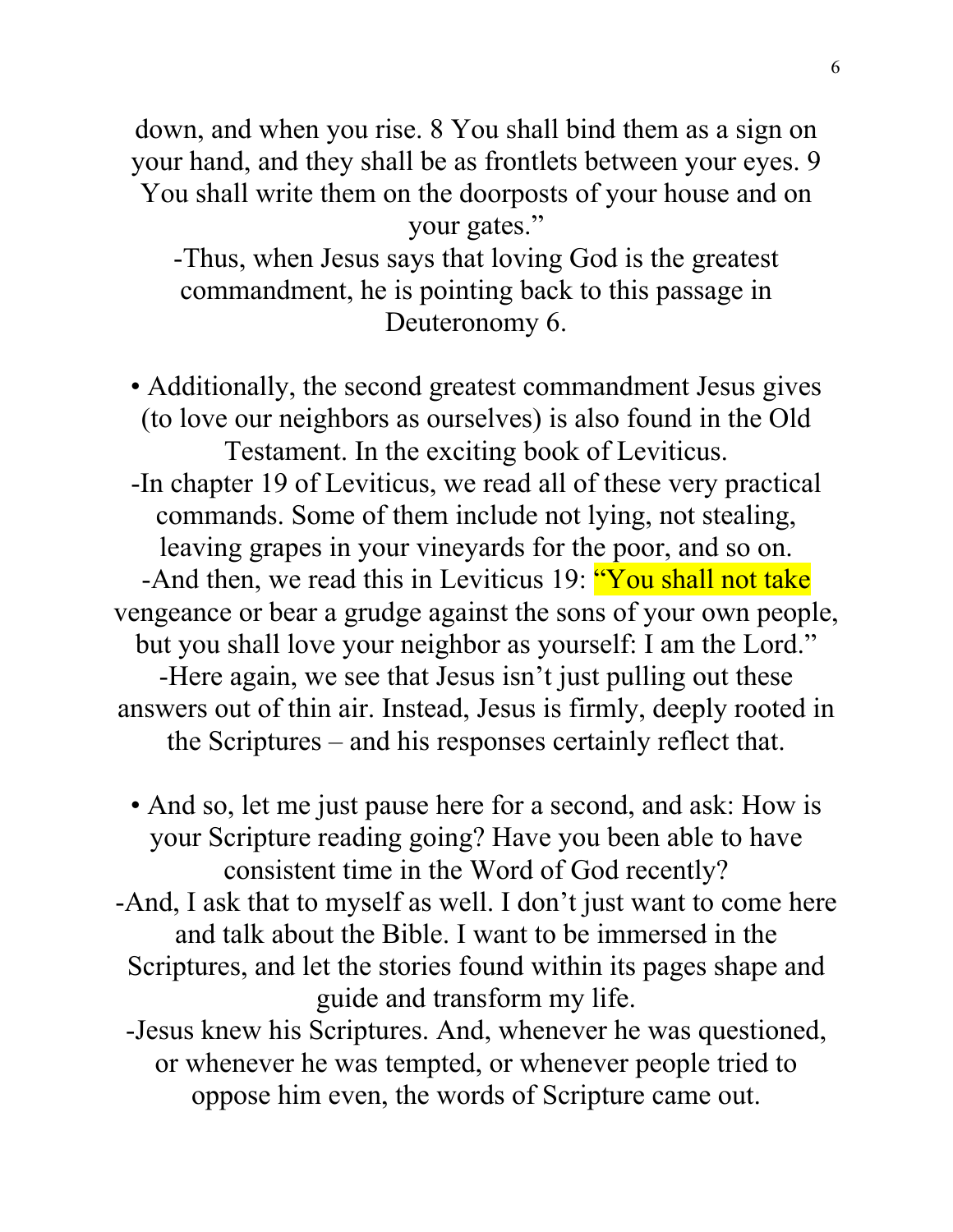• Which leads me to my own axiom. I definitely don't have as many axioms as Pastor Tom, but I do have a few. And this one is number one for me: **Good ministry is an overflow**.

-And, like Pastor Tom with all of his axioms, I have a story connected to this one. As a freshman in college, I was invited to

a preaching workshop. I think it was put on by Southern Baptists, but somehow I was able to fly under the radar as a little Methodist.

-And there, a speaker was sharing some insights upon preaching. And he said something that stuck with me. He said, "Good preaching is an overflow."

-In other words, good sermons simply overflow from a heart filled with the love and word of God.

• And so, I've kinda tweaked that some statement some and say, "Good ministry, or good living, is an overflow." -When our hearts are so filled with the love of God, when we are continually striving to love God with all of our heart, soul, strength, and mind, then that is going to overflow into our words, and our actions, and our deeds. Good ministry is an overflow.

• And I think Jesus knew that very well. Jesus knew that loving God and loving neighbor are intricately connected. You can't separate the love of God with the love of neighbor.

-And that's something that 1<sup>st</sup> John 4 reminds us of so well. John writes:

-We love because he first loved us. [That's my favorite Bible verse. 1st John 4:19. John Wesley said that is the sum of all religion: we love because he first loved us.] 20 If anyone says, "I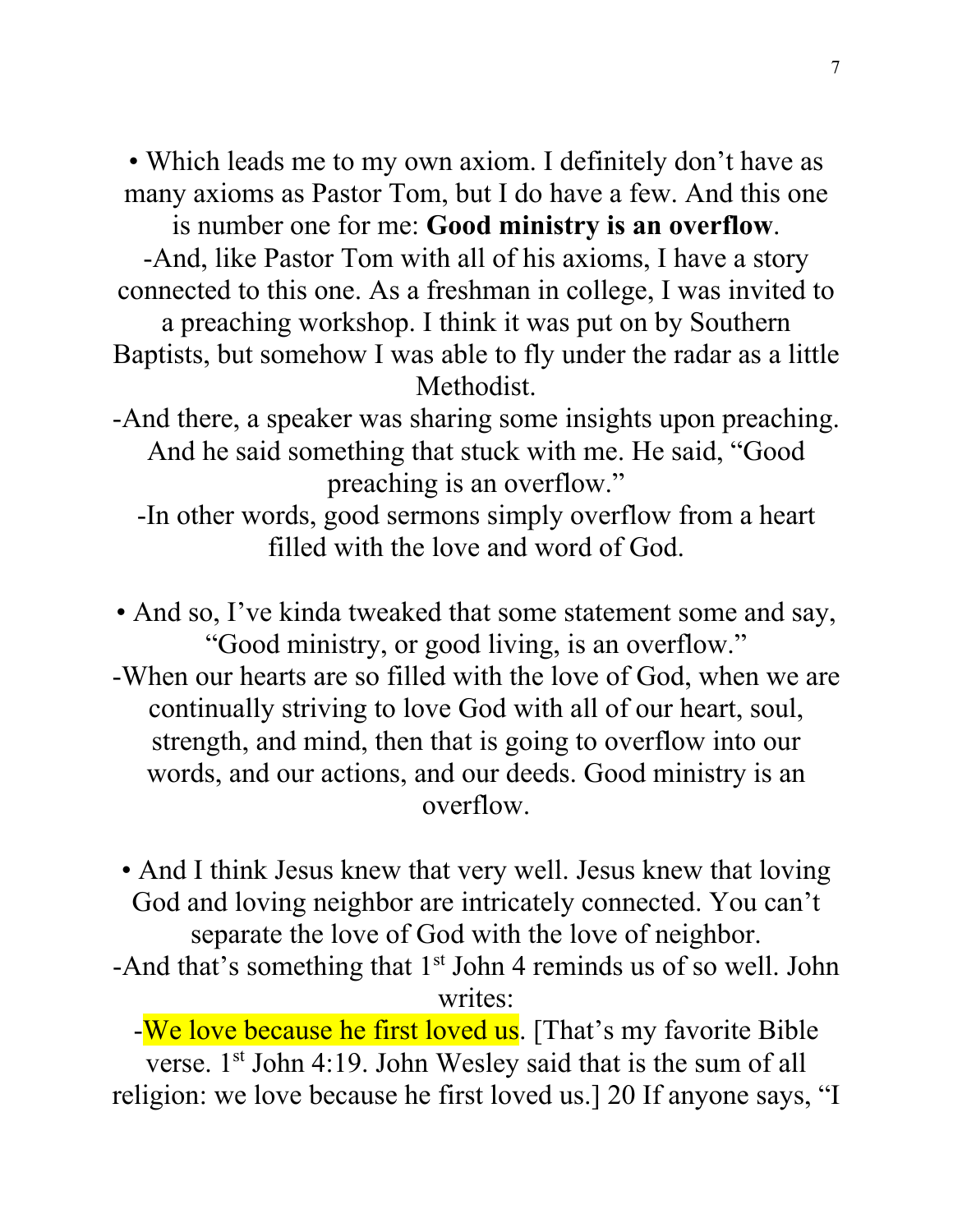love God," and hates his brother, he is a liar; for he who does not love his brother whom he has seen cannot[a] love God whom he has not seen. 21 And this commandment we have from him: whoever loves God must also love his brother. -So let's keep this simple. Ministry is simple. Love God. Love people.

• I want to share a really inspiring story about a person who embodies this so well.

-So, some of you may know, this is my first Sunday morning sermon to preach as a married man. Here's a fun picture of our ceremony. And, we had the best officiant in town, Pastor Tom Harrison.

- -But something we did at the reception following the ceremony, was have this pretty container out and some cards by it that said…
- -And so the day after our wedding, Madison and I went through and read all of these different cards with date night ideas on them. Here are a few…

-But then, we came upon this one…

• And, when I read that, I thought, "Wow." This person truly is filled with the love of God and neighbor. So much so, that when he's asked what a good date night idea is, he suggests, "Help out someone in need. Meet one of their basic needs."

-I actually shared with him later how encouraged I was by his answer. And he shared with me that that was he and his nowwife's third date. They were living in Kentucky at the time, and knew a homeless person who needed shoes, so they tracked him down and gave him some shoes. And then, the two of them had lunch together.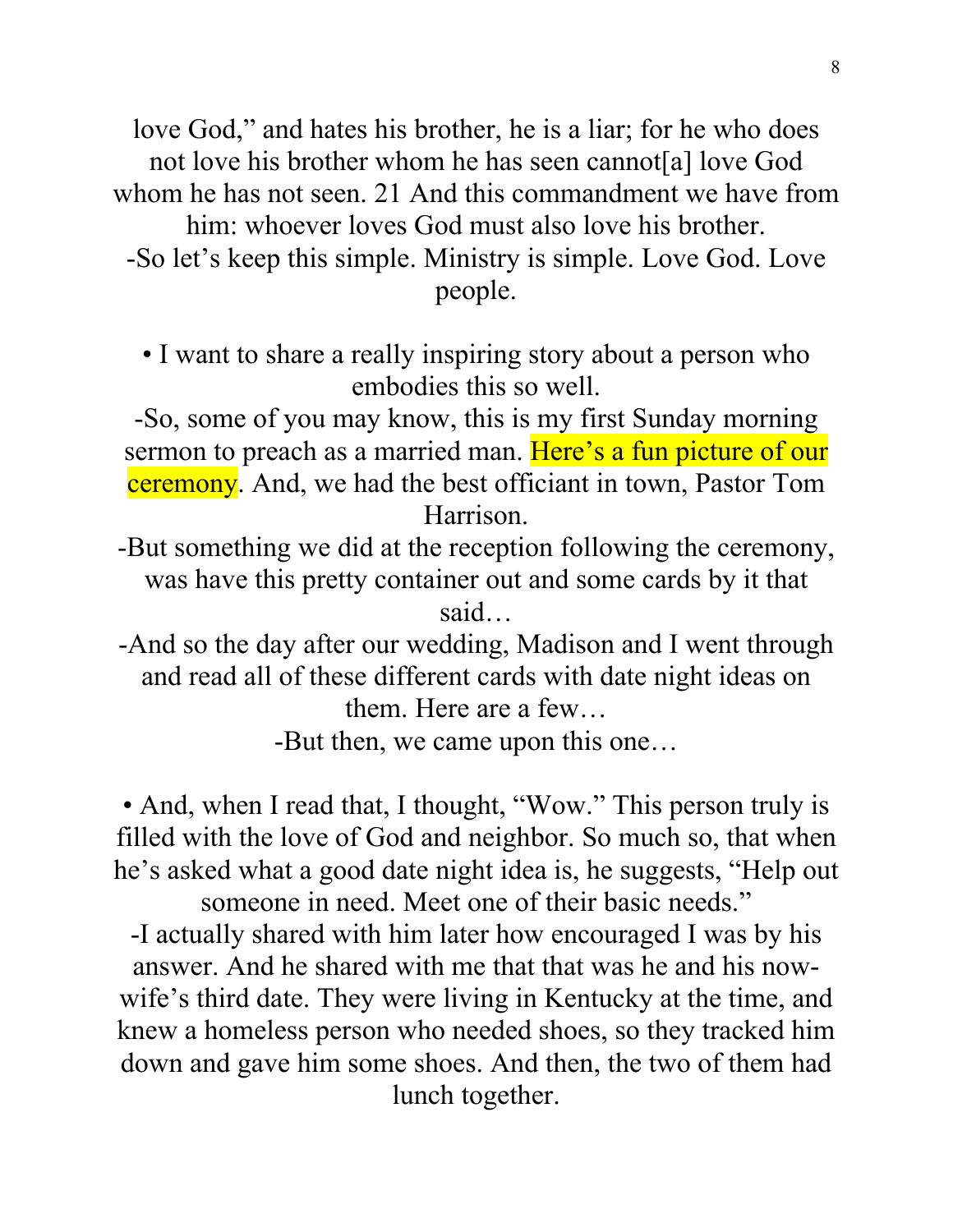-But again, what a cool example of someone being filled with the love of God and neighbor, and how that just OVERFLOWED into his date night idea answer.

• So, sticking with our theme of simplicity this morning, I have two questions I'd like to ask us. And, I encourage each of us to think and reflect upon these questions this week.

## **What helps me fall more in love with God?**

-Loving God is THE most important commandment of all. So, this is a pretty important question. What helps me fall more in love with the Lord?

• What I've found, is spending time with the Lord and conversing with Him is what helps me fall more in love with Him each day.

-And I do that by praying through the Scriptures. It fills my soul, simply going through passages of the Bible, and reading them, and praying while I read them, and it's just this beautiful twoway conversation with God.

-Worship, too, helps me fall more in love with God. As I sing about how good and kind and holy He is, in His presence, with my church family. That, too, increases my love for the Lord. -And so, what is it for you? How do you fall more in love with the Lord?

 The second question is this: **How can I better love my neighbors?** 

-How can I better love the people around me, the people that God has strategically placed in my life?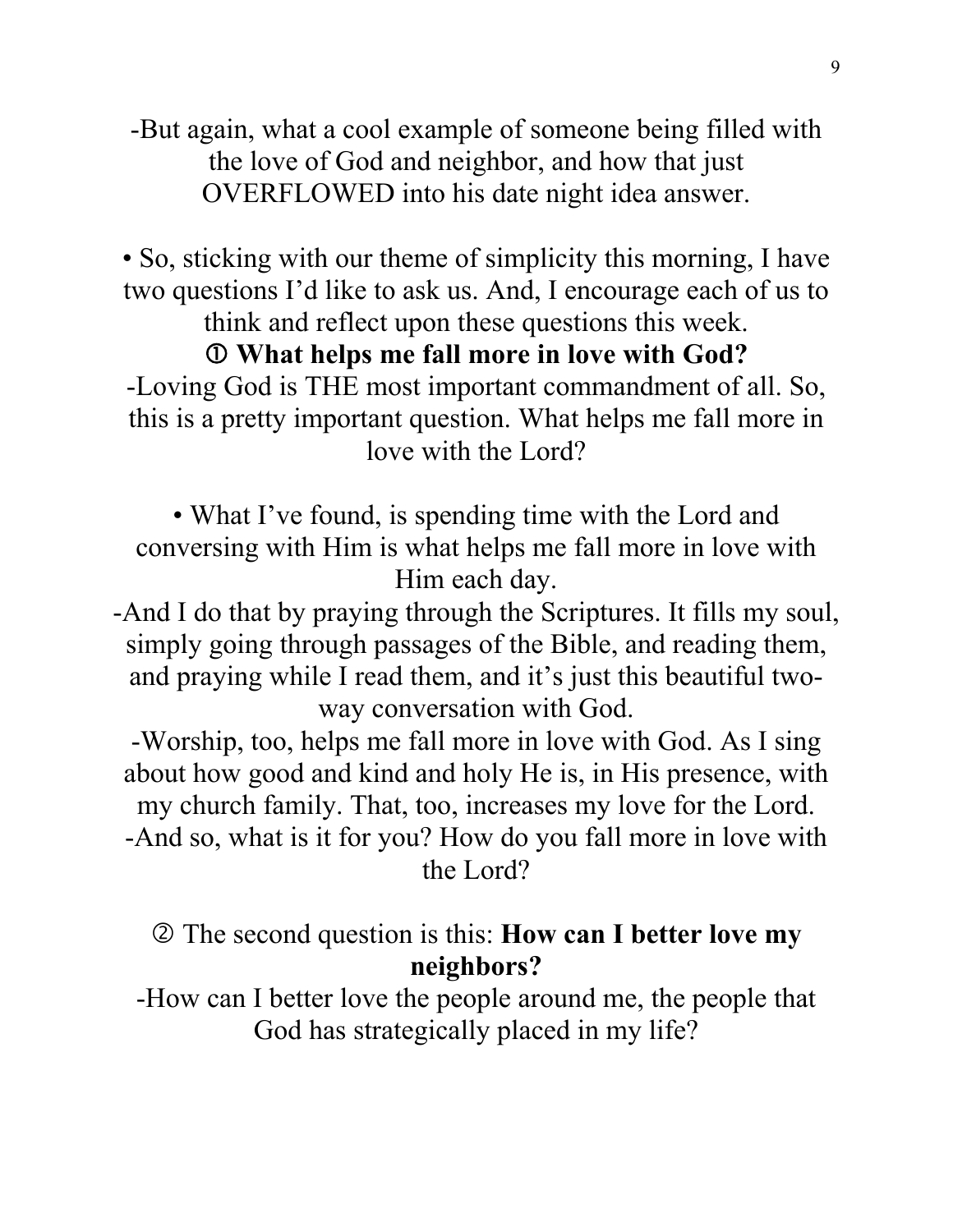• I actually want to share about a new, really exciting opportunity for us as followers of Jesus to love our neighbors. -So, let me just ask you, have you ever found moving to be stressful? Whether you're moving across town or moving to a new town, it can be very stressful!

• Well, we have a fun way to show love to new neighbors. Today, we are rolling out these. These are "Welcome to the Neighborhood" bags.

-Here's how they work. If you see someone or know someone moving into your neighborhood, you'll grab one of these bags. In this bag, is this instructions sheet. It includes items you can purchase to place in this bag, and give it to your neighbor to make moving day a little less stressful.

-Also in this bag is a notecard, where you can write a handwritten note, welcoming your new neighbors to the neighborhood.

• Friends, this is a GREAT way to love our neighbors, welcome them to your neighborhood, and maybe open up a door for them to visit Asbury.

-We ordered 200 of these bags. I hope that all of them are gone by the end of the day and we have to order more.

-So, if you would like to take one or a few home with you today, stop by any of the guest services stations and pick them up.

They will also be available for pick up in the office this morning, and throughout the week as well.

-If you see or know of anyone moving, this is a great way to show extravagant hospitality to them.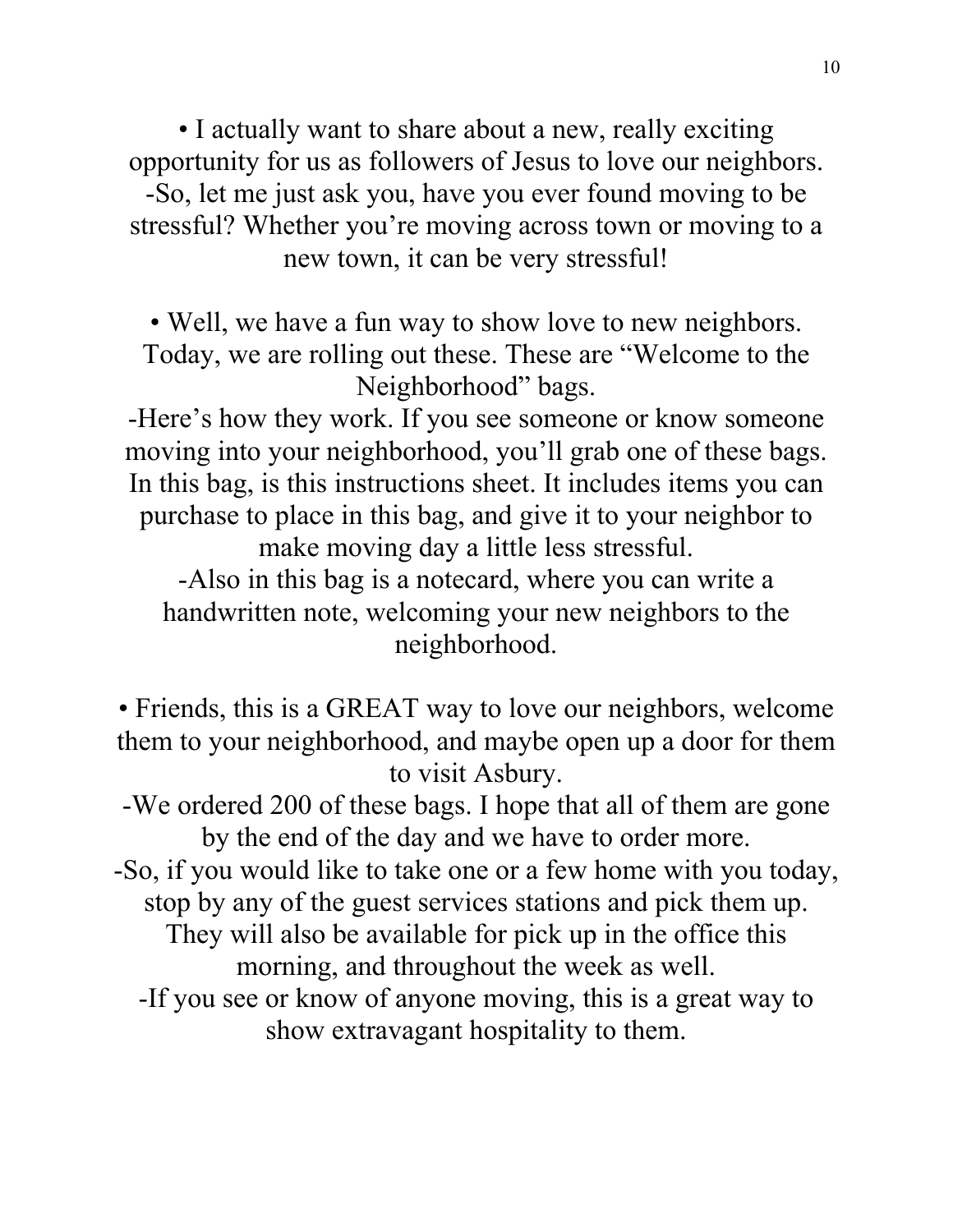• Alright, let's look at how this passage ends in Mark 12. We talked about the scribe's question, we talked about Jesus' simple answer and how it was grounded in Scripture, now let's look finally at what Jesus says to the scribe after he agrees with him. -The text says, "And when Jesus saw that the scribe answered wisely, he said to him, "You are not far from the kingdom of God."

-You know, we talk a lot about the Kingdom of God, verses the Kingdom of self, here at Asbury. God desires us to be living fully in His Kingdom, not stuck in the Kingdom of self.

-And, whenever we strive to love God with all of our everything, and whenever we go out and love our neighbors, God's Kingdom is spreading and expanding.

- -As we pray each Sunday, God's Kingdom is coming and God's will is being done, when we both love God and love people.
- I'm reminded of the lyrics to Jason Gray's song, "With Every Act of Love." It goes…

-God put a million, million doors in the world For His love to walk through; One of those doors is you; We bring the kingdom come; With every act of love; Jesus, help us carry You; Alive in us, Your light shines through; With every act of love We bring the kingdom come.

• And so I have one more story I'd like to share this morning. I heard this story as a little high schooler, and it stuck with me over the years and reminded me of the power of loving those around us.

-Forty years ago, there was a professor at John Hopkins University. He told his class of graduate students to go to the worst slums in Baltimore and, there, pick out 200 boys, ages 12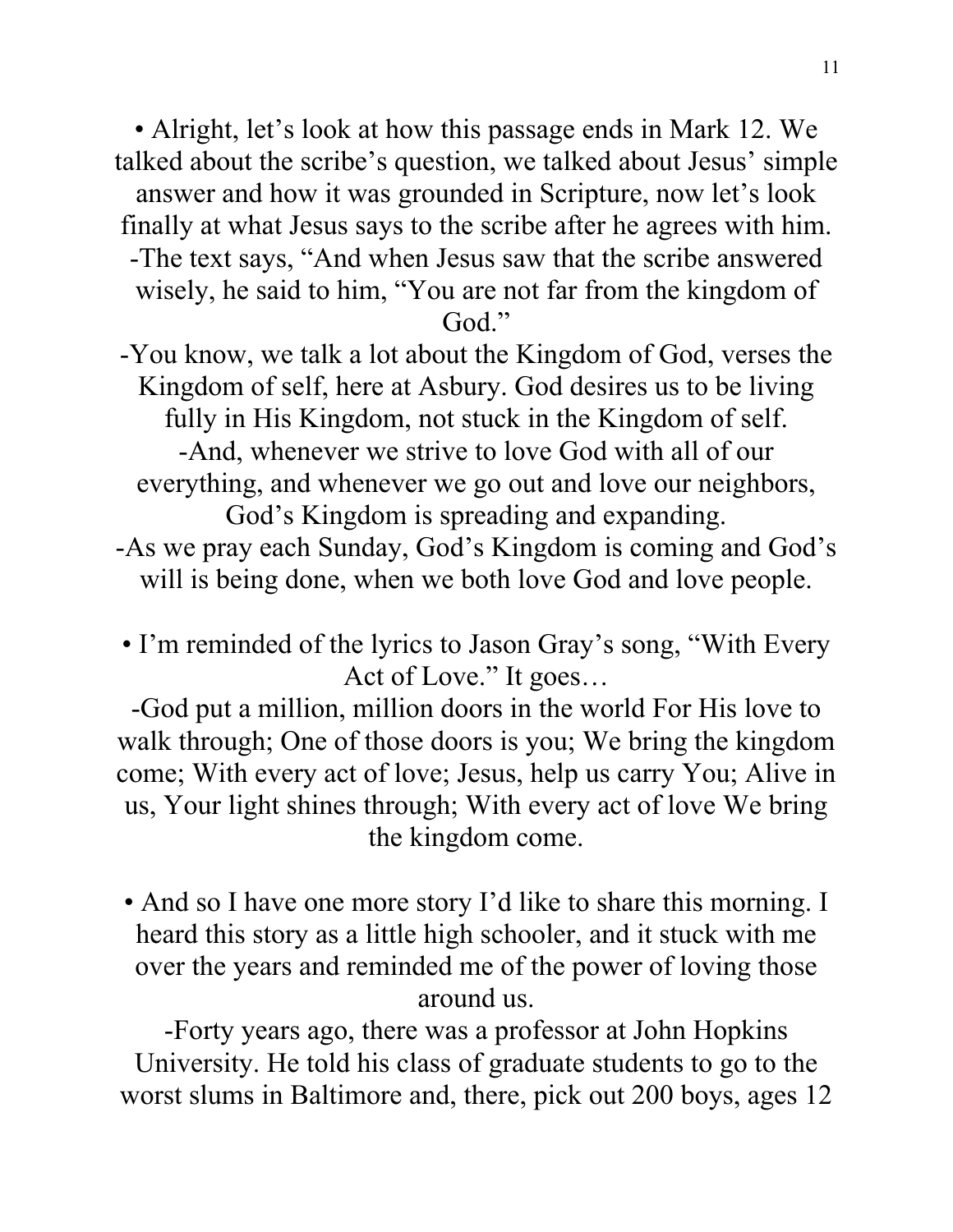to 16. Look at their living conditions and attitudes, and then make a prediction about their future.

-The graduate students did just that. They investigated and looked at statistics and eventually came to this conclusion: most of these 200 boys would be failures in life.

• Well, 25 years later, a new professor decided that he wanted to carry that survey to a conclusion.

-So, he put his students on the job. After extensive searching, these students were able to track down 180 of the 200 boys that were observed 25 years earlier.

-And the thing was, only 4 of the 180 boys had gone to prison. They were shocked at their findings, and sought to find out why this was the case.

• Well, in talking with these boys, they found that they kept getting the same answer: "Well, there was this teacher…" -They kept hearing that over and over again, one boy after the next.

-And so, the graduate students tracked down this particular teacher. And they kept asking her all of these questions: Why did you have such a strong influence in their lives? What did you teach them? Why do all of them remember you so well?

• But the funny thing was, the teacher seemed puzzled, and couldn't give any specific reason as to why these boys ended up doing so well in life.

-But finally, as she reflected upon the years, and remembered the past and her time with these boys, she said out loud (more to herself than to those interviewing her): "I sure loved those boys."